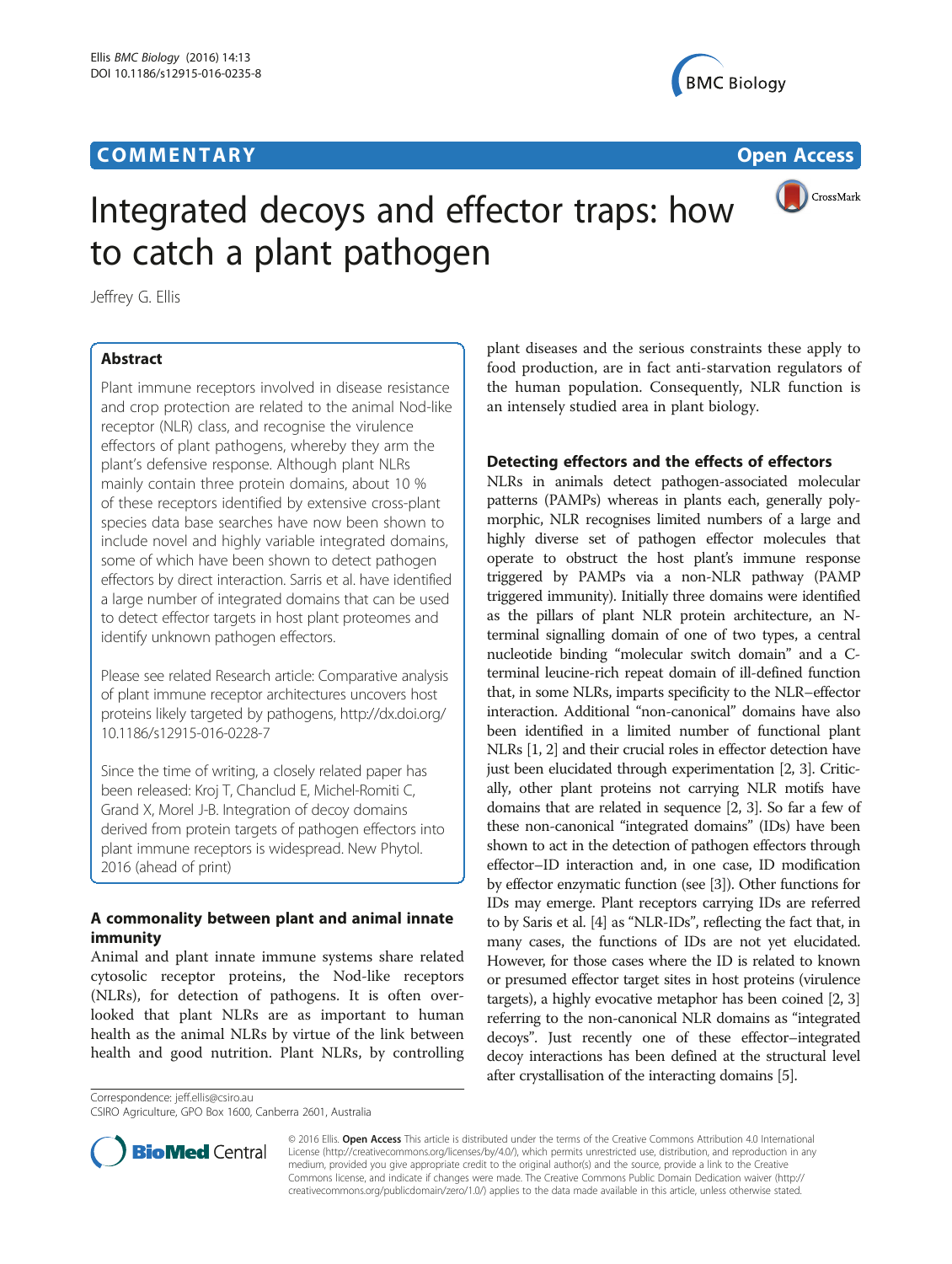#### <span id="page-1-0"></span>A remarkable diversity of non-canonical integrated sequences in NLRs

Elucidation of the biology of four NLR-IDs has been one of the most exciting and novel recent advances in plant pathology. Consequently, researchers have begun to seek out and describe the diversity of the non-canonical domains of plant NLRs. The first report by Cesari et al. (see [\[2\]](#page-2-0)) used bioinformatic methods to identify a large number of integrated protein domains in annotated plant NLRs. Now Sarris et al. [[4\]](#page-2-0) report the results of a huge and extensive search which has led to the identification of 14,363 NLRs in 40 plant genomes, of which 720 were found to carry 265 distinct integrated Pfam classes. At least 61 of these domains were present in NLRs from more than one plant family, indicating a recurrent theme among integrations. Further, Saris et al. reported that, on average, 10 % of plant NLRs contain IDs. These statistics make quite an impressive set of numbers. The majority of IDs occur as N- or Cterminal fusions with NLRs and the diversity includes integrations of two different domains in the same protein, sometimes at both ends. In a minority, including the rice NLR Pik-1, integration has occurred between the Nterminal signalling domain and the central nucleotide binding domain of the NLR (see [[2\]](#page-2-0)).

#### What are the ID sequences and where do they come from?

A feature of IDs that is not obvious from the initial publications is the proportion of overlap between IDs and their closest conspecific non-NLR homolog, i.e., what proportion of the presumed ID donor protein is integrated? Also, what is the level of amino acid sequence identity between ID and closest non-NLR homolog? In brief, BlastP searches indicate matches below 70 % amino acid identity and alignments of 25–60 % to the 'full length' closest conspecific protein using RRS1 and RGA5 IDs in searches.

The underlying proposition of the integrated decoy hypothesis, and I am adding some of my own embellishments here, is that, through evolution, integration of a domain from an effector target or non-integrated effector decoy (sensu Kamoun and van der Hoorn [\[6\]](#page-2-0)) has occurred in some NLRs and has been selected as an effective detector of pathogen infection. How this 'improves' the effectiveness of NLRs and non-integrated effector targets is open to conjecture. The rather low level of relationship in terms of relative size and amino acid sequence between IDs and related conspecific proteins has several implications. First, only the domain of the host target directly involved in effector interaction (and not function of the domain donor protein) is commonly integrated. Second, the lack of exact sequence match may mean that the original target is no longer present in the host genome or, more likely, in the absence of sequence constraint for function apart from effector binding or effector modification, the ID may have evolved to maximise interaction strength with the corresponding effector and, in addition, the ability to interact with several different effectors that share a single or even closely related family of effector targets in the host. This is certainly the case with RGA5 and Pik-1 in rice where the two diverged ID sequences interact with three amino acid sequenceunrelated effectors from a single pathogen species (see [[2](#page-2-0)]). Interestingly these three effectors share very similar protein structure [\[7](#page-2-0)]. The WRKY domain in RRS1 also interacts with two sequence-unrelated effectors from two bacterial species, although the structures of both proteins have not been determined yet [\[3\]](#page-2-0). Significantly, the directly interacting IDs in Pik-1 and Avr-Pik are represented by alleles in host and pathogen undergoing an 'arms race' [\[2](#page-2-0)].

One further interesting point among NLR-IDs with known resistance function is provided by the rice Pi5-2 protein, aka Pii, which carries a C-terminal ID related to "AvrRpt2 cleavage site" related domain (see [[2\]](#page-2-0)), also found in several other monocot and dicot NLR-IDs [\[5](#page-2-0)]. The corresponding effector is Avr-Pii [\[2\]](#page-2-0), whose host target, necessary for Pi5/Pii-AvrPii recognition, is a non-ID Exo70 protein [\[8](#page-2-0)]. Interestingly, Exo70 occurs as an ID in several grass species but not rice [\[2, 4\]](#page-2-0).

#### Contributions of "big biology"

The scale and dimension of bioinformatic discoveries challenge the experimental elucidation of the biological role of such a multitude. However, comparison of IDs